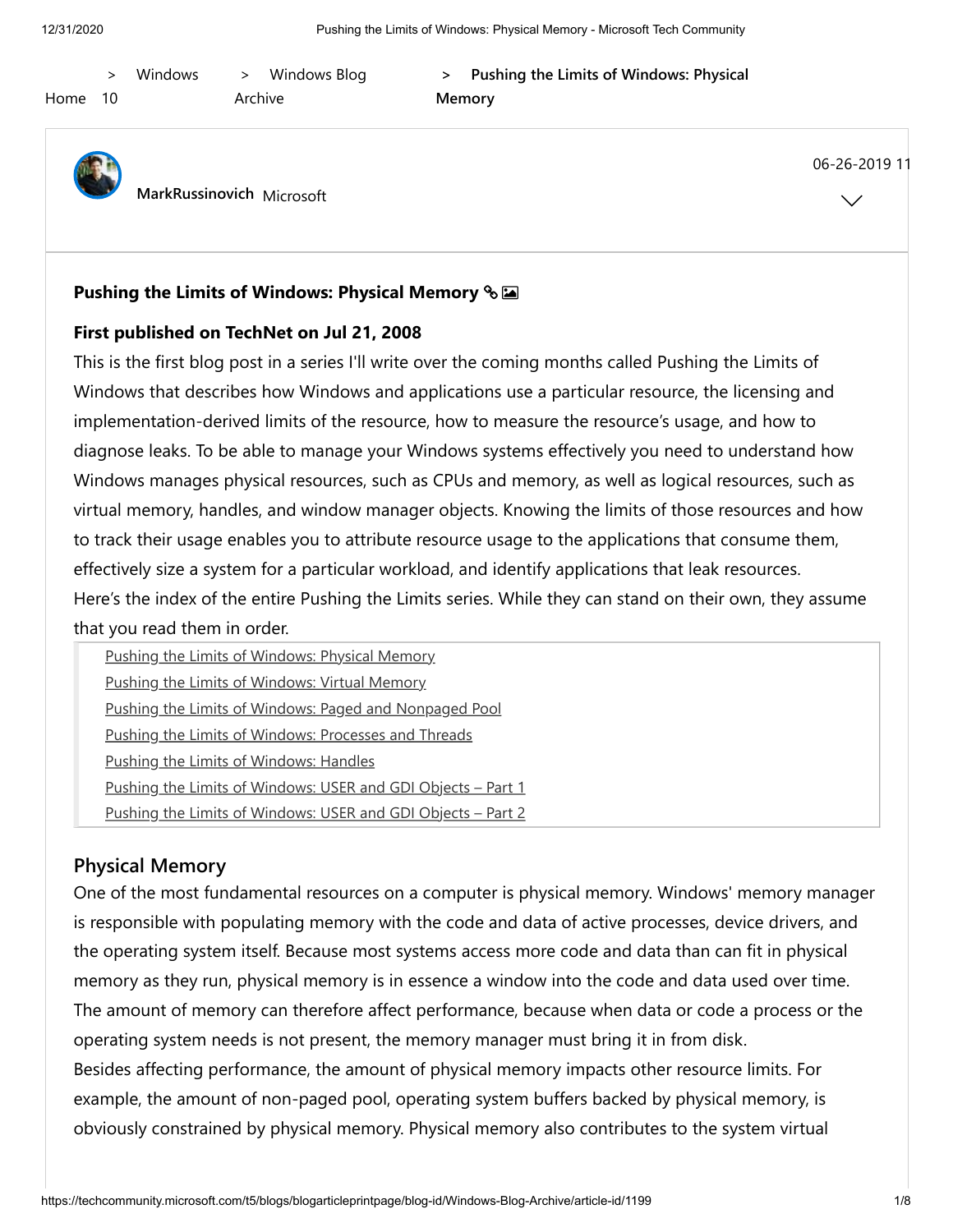memory limit, which is the sum of roughly the size of physical memory plus the maximum configured size of any paging files. Physical memory also can indirectly limit the maximum number of processes, which I'll talk about in a future post on process and thread limits.

## **Windows Server Memory Limits**

Windows support for physical memory is dictated by hardware limitations, licensing, operating system data structures, and driver compatibility. The [Memory Limits for Windows Releases p](http://msdn.microsoft.com/en-us/library/aa366778.aspx)age in MSDN documents the limits for different Windows versions, and within a version, by SKU.

You can see physical memory support licensing differentiation across the server SKUs for all versions of Windows. For example, the 32-bit version of Windows Server 2008 Standard supports only 4GB, while the 32-bit Windows Server 2008 Datacenter supports 64GB. Likewise, the 64-bit Windows Server 2008 Standard supports 32GB and the 64-bit Windows Server 2008 Datacenter can handle a whopping 2TB. There aren't many 2TB systems out there, but the Windows Server Performance Team knows of a couple, including one they had in their lab at one point. Here's a screenshot of Task Manager running on that



The maximum 32-bit limit of 128GB, supported by Windows Server 2003 Datacenter Edition, comes from the fact that structures the Memory Manager uses to track physical memory would consume too much of the system's virtual address space on larger systems. The Memory Manager keeps track of each page of memory in an array called the PFN database and, for performance, it maps the entire PFN database into virtual memory. Because it represents each page of memory with a 28-byte data structure, the PFN database on a 128GB system requires about 980MB. 32-bit Windows has a 4GB virtual address space defined by hardware that it splits by default between the currently executing user-mode process (e.g.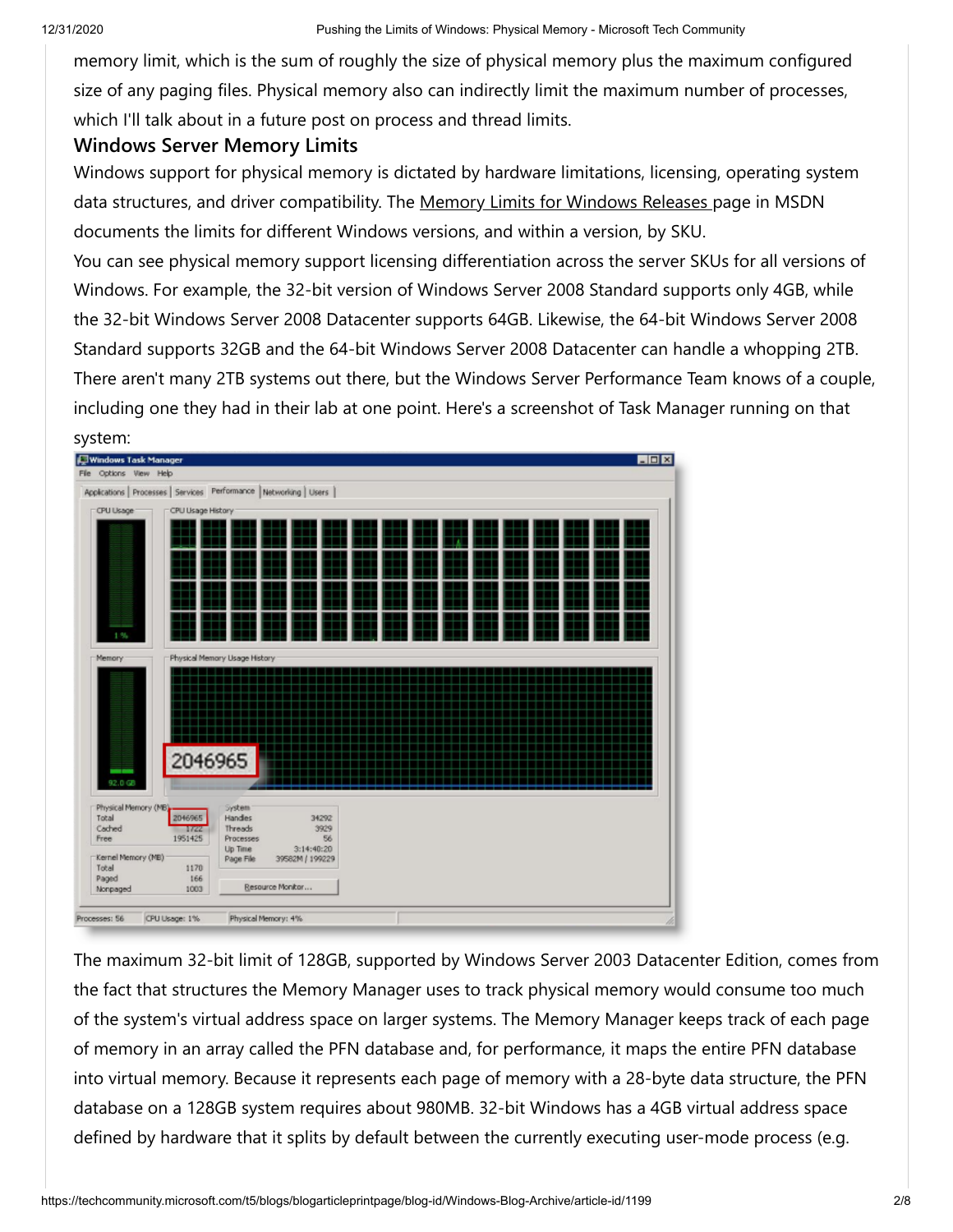Notepad) and the system. 980MB therefore consumes almost half the available 2GB of system virtual address space, leaving only 1GB for mapping the kernel, device drivers, system cache and other system data structures, making that a reasonable cut off:



That's also why the memory limits table lists lower limits for the same SKU's when booted with 4GB tuning (called 4GT and enabled with the Boot.ini's /3GB or /USERVA, and Bcdedit's /Set IncreaseUserVa boot options), because 4GT moves the split to give 3GB to user mode and leave only 1GB for the system. For improved performance, Windows Server 2008 reserves more for system address space by lowering its maximum 32-bit physical memory support to 64GB.

The Memory Manager could accommodate more memory by mapping pieces of the PFN database into the system address as needed, but that would add complexity and possibly reduce performance with the added overhead of map and unmap operations. It's only recently that systems have become large enough for that to be considered, but because the system address space is not a constraint for mapping the entire PFN database on 64-bit Windows, support for more memory is left to 64-bit Windows. The maximum 2TB limit of 64-bit Windows Server 2008 Datacenter doesn't come from any implementation or hardware limitation, but Microsoft will only support configurations they can test. As of the release of Windows Server 2008, the largest system available anywhere was 2TB and so Windows caps its use of physical memory there.

### **Windows Client Memory Limits**

64-bit Windows client SKUs support different amounts of memory as a SKU-differentiating feature, with the low end being 512MB for Windows XP Starter to 128GB for Vista Ultimate and 192GB for Windows 7 Ultimate. All 32-bit Windows client SKUs, however, including Windows Vista, Windows XP and Windows 2000 Professional, support a maximum of 4GB of physical memory. 4GB is the highest physical address accessible with the standard x86 memory management mode. Originally, there was no need to even consider support for more than 4GB on clients because that amount of memory was rare, even on servers.

However, by the time Windows XP SP2 was under development, client systems with more than 4GB were foreseeable, so the Windows team started broadly testing Windows XP on systems with more than 4GB of memory. Windows XP SP2 also enabled Physical Address Extensions (PAE) support by default on hardware that implements no-execute memory because its required for Data Execution Prevention (DEP), but that also enables support for more than 4GB of memory.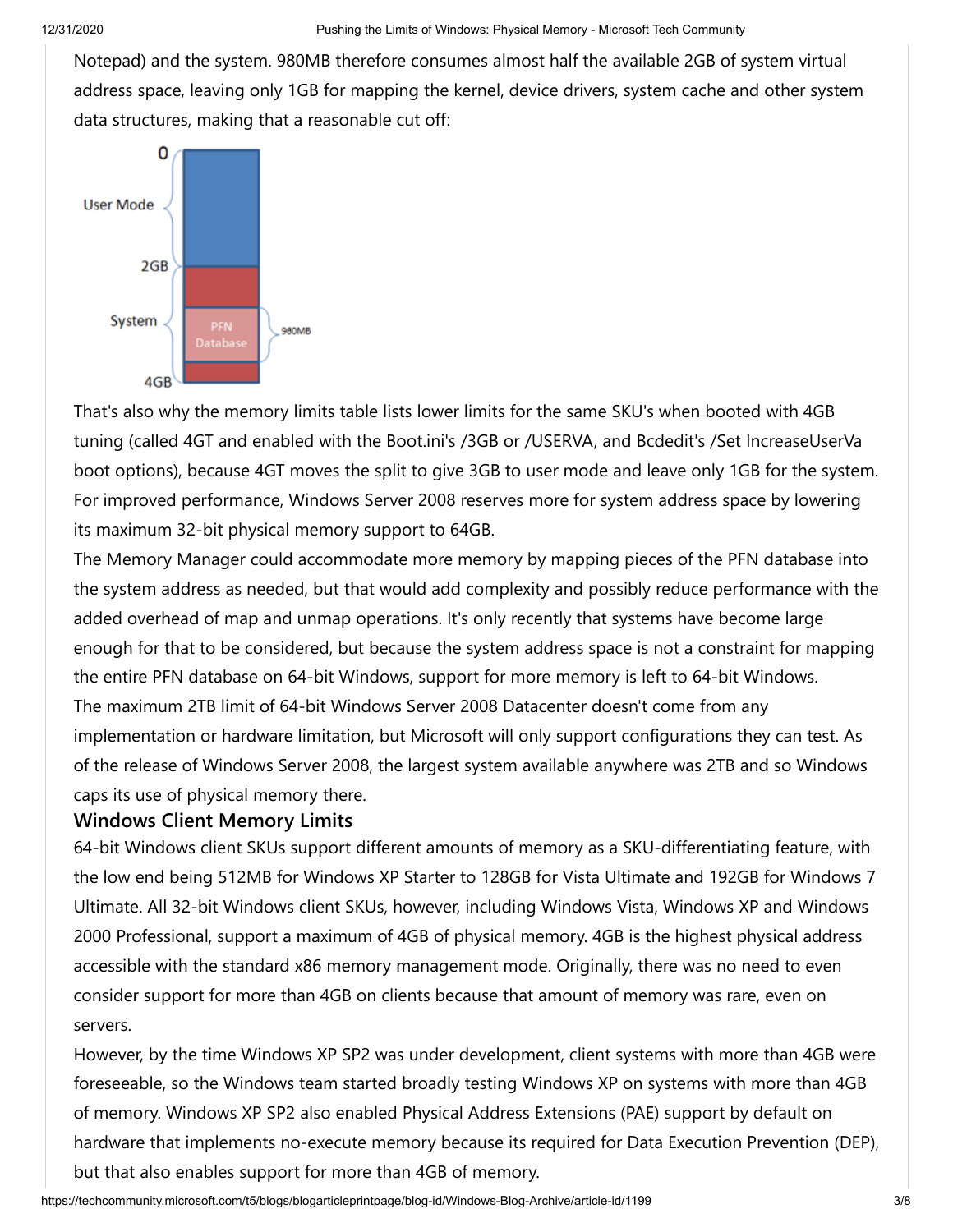What they found was that many of the systems would crash, hang, or become unbootable because some device drivers, commonly those for video and audio devices that are found typically on clients but not servers, were not programmed to expect physical addresses larger than 4GB. As a result, the drivers truncated such addresses, resulting in memory corruptions and corruption side effects. Server systems commonly have more generic devices and with simpler and more stable drivers, and therefore hadn't generally surfaced these problems. The problematic client driver ecosystem led to the decision for client SKUs to ignore physical memory that resides above 4GB, even though they can theoretically address it. **32-bit Client Effective Memory Limits**

While 4GB is the licensed limit for 32-bit client SKUs, the effective limit is actually lower and dependent on the system's chipset and connected devices. The reason is that the physical address map includes not only RAM, but device memory as well, and x86 and x64 systems map all device memory below the 4GB address boundary to remain compatible with 32-bit operating systems that don't know how to handle addresses larger than 4GB. If a system has 4GB RAM and devices, like video, audio and network adapters, that implement windows into their device memory that sum to 500MB, 500MB of the 4GB of RAM will reside above the 4GB address boundary, as seen below:



The result is that, if you have a system with 3GB or more of memory and you are running a 32-bit Windows client, you may not be getting the benefit of all of the RAM. On Windows 2000, Windows XP and Windows Vista RTM, you can see how much RAM Windows has accessible to it in the System Properties dialog, Task Manager's Performance page, and, on Windows XP and Windows Vista (including SP1), in the Msinfo32 and Winver utilities. On Window Vista SP1, some of these locations changed to show installed RAM, rather than available RAM, as documented in this Knowledge Base article. On my 4GB laptop, when booted with 32-bit Vista, the amount of physical memory available is 3.5GB, as seen in the Msinfo32 utility:

Installed Physical Memory (RAM) 4.00 GB **Total Physical Memory** 3.50 GB

You can see physical memory layout with the [Meminfo t](http://www.winsiderss.com/tools/meminfo/meminfo.htm)ool by [Alex Ionescu \(](http://www.alex-ionescu.com/)who's contributing to the 5th Edition of the [Windows Internals t](http://technet.microsoft.com/en-us/sysinternals/bb963901.aspx)hat I'm coauthoring with David Solomon). Here's the output of Meminfo when I run it on that system with the -r switch to dump physical memory ranges: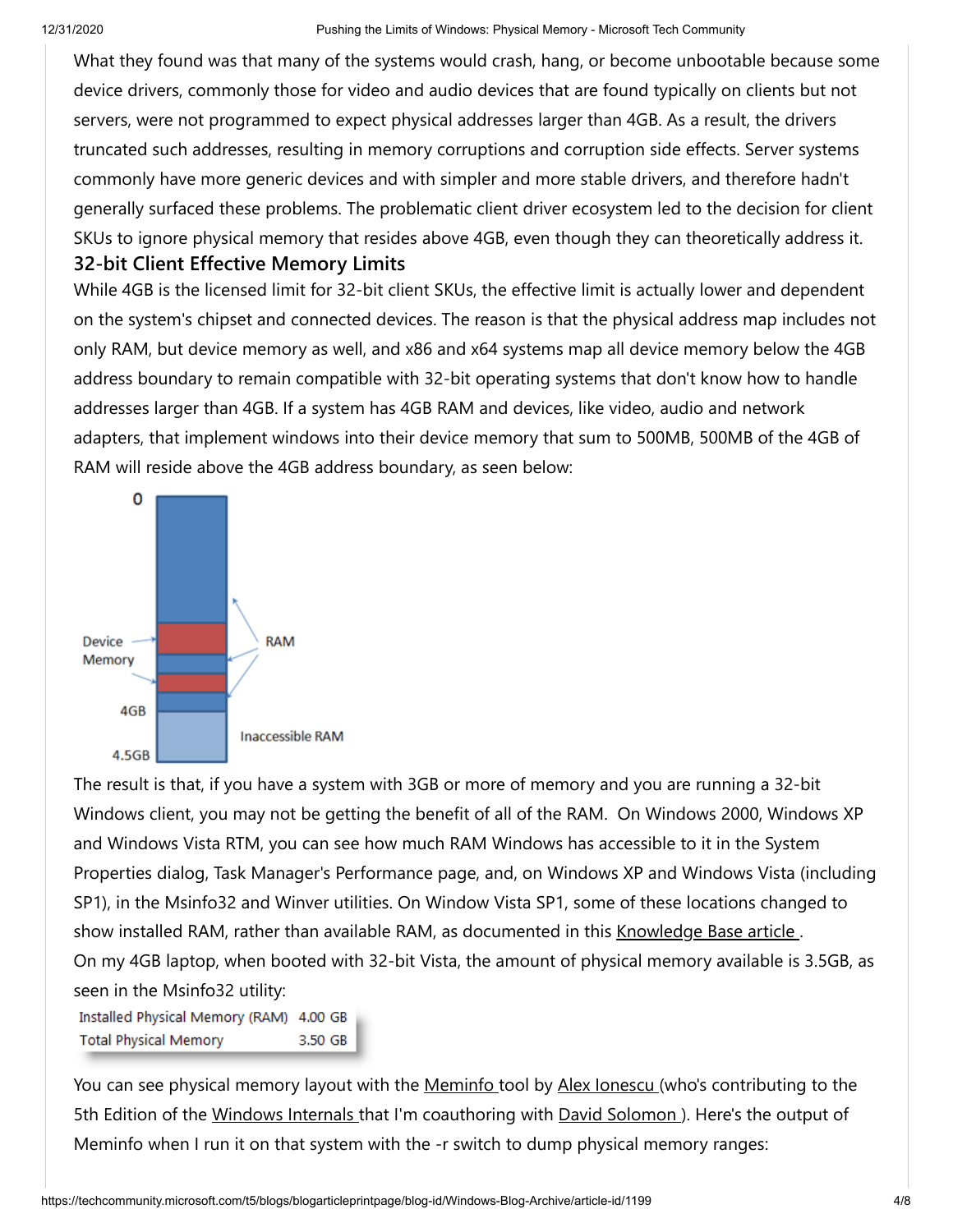| <b>DET</b> Administrator: Command Prompt |  |  |                                      |  |                                                                                                                                           |  |  |
|------------------------------------------|--|--|--------------------------------------|--|-------------------------------------------------------------------------------------------------------------------------------------------|--|--|
| C:∖>meminfo −r                           |  |  |                                      |  |                                                                                                                                           |  |  |
| www.alex-ionescu.com                     |  |  | Copyright (C) 2007-2008 Alex Ionescu |  | MemInfo v1.11 - Show PFN database information                                                                                             |  |  |
| MmHighestPhysicalPage: 917101            |  |  |                                      |  | Physical Memory Range: 00001000 to 0009F000 (158 pages, 632 KB)<br>Physical Memory Range: 00100000 to DFE6D000 <916845 pages, 3667380 KB> |  |  |

Note the gap in the memory address range from page 9F0000 to page 100000, and another gap from DFE6D000 to FFFFFFFF (4GB). However, when I boot that system with 64-bit Vista, all 4GB show up as available and you can see how Windows uses the remaining 500MB of RAM that are above the 4GB

boundary:

| <b>EXT</b> Administrator: C:\Windows\System32\cmd.exe                                                         | $\alpha$                                                                                                                                                                                                                                                                                               |  |  |  |
|---------------------------------------------------------------------------------------------------------------|--------------------------------------------------------------------------------------------------------------------------------------------------------------------------------------------------------------------------------------------------------------------------------------------------------|--|--|--|
| C:\>\solsen\MemInfo\and64\MemInfo.exe -r                                                                      |                                                                                                                                                                                                                                                                                                        |  |  |  |
| MemInfo v1.11 - Show PFN database information<br>Copyright (C) 2007-2008 Alex Ionescu<br>www.alex-ionescu.com |                                                                                                                                                                                                                                                                                                        |  |  |  |
|                                                                                                               | Physical Memory Range: 00000000000001000 to 000000000009F000 (158 pages, 632 KB)<br>Physical Memory Range: 0000000000100000 to 00000000DFE6D000 (916845 pages, 3667380 KB)<br>Physical Memory Range: 0000000100002000 to 00000000120000000 \716645 pages, 3667380 KB<br>MmHighestPhysicalPage: 1179648 |  |  |  |

What's occupying the holes below 4GB? The Device Manager can answer that question. To check, launch "devmgmt.msc", select Resources by Connection in the View Menu, and expand the Memory node. On my laptop, the primary consumer of mapped device memory is, unsurprisingly, the video card, which consumes 256MB in the range E0000000-EFFFFFFF:

| <b>h-n-</b> [E0000000 - F3FFFFFF] PCI bus                                                             |  |
|-------------------------------------------------------------------------------------------------------|--|
| E0000000 - EFFFFFFFF Mobile Intel(R) PM965/GM965/GL960 Express PCI Express Root Port - 2A01           |  |
| [E0000000 - EFFFFFFF] NVIDIA GeForce 8400M GS                                                         |  |
| [F4000000 - F7FFFFFF] System board                                                                    |  |
| 白   [F8000000 - FEBFFFFF] PCI bus                                                                     |  |
| E [F9A00000 - F9AFFFFF] Intel(R) 82801 PCI Bridge - 2448                                              |  |
| EDIE [F9B00000 - F9BFFFFF] Intel(R) ICH8 Family PCI Express Root Port 6 - 2849                        |  |
| [P9F00000 - F9FFFFFF] Intel(R) ICH8 Family PCI Express Root Port 2 - 2841                             |  |
| FA000000 - FEAFFFFF] Mobile Intel(R) PM965/GM965/GL960 Express PCI Express Root Port - 2A01 [1] [1] ا |  |
| [FEBFB700 - FEBFB7FF] Intel(R) ICH8 Family SMBus Controller - 283E                                    |  |
| FEBFB800 - FEBFBFFF] Intel(R) 82801HEM/HBM SATA AHCI Controller                                       |  |
| [FEBFC000 - FEBFFFFF] High Definition Audio Controller                                                |  |

Other miscellaneous devices account for most of the rest, and the PCI bus reserves additional ranges for devices as part of the conservative estimation the firmware uses during boot.

The consumption of memory addresses below 4GB can be drastic on high-end gaming systems with large video cards. For example, I purchased one from a boutique gaming rig company that came with 4GB of RAM and two 1GB video cards. I hadn't specified the OS version and assumed that they'd put 64 bit Vista on it, but it came with the 32-bit version and as a result only 2.2GB of the memory was accessible by Windows. You can see a giant memory hole from 8FEF0000 to FFFFFFFF in this Meminfo output from the system after I installed 64-bit Windows: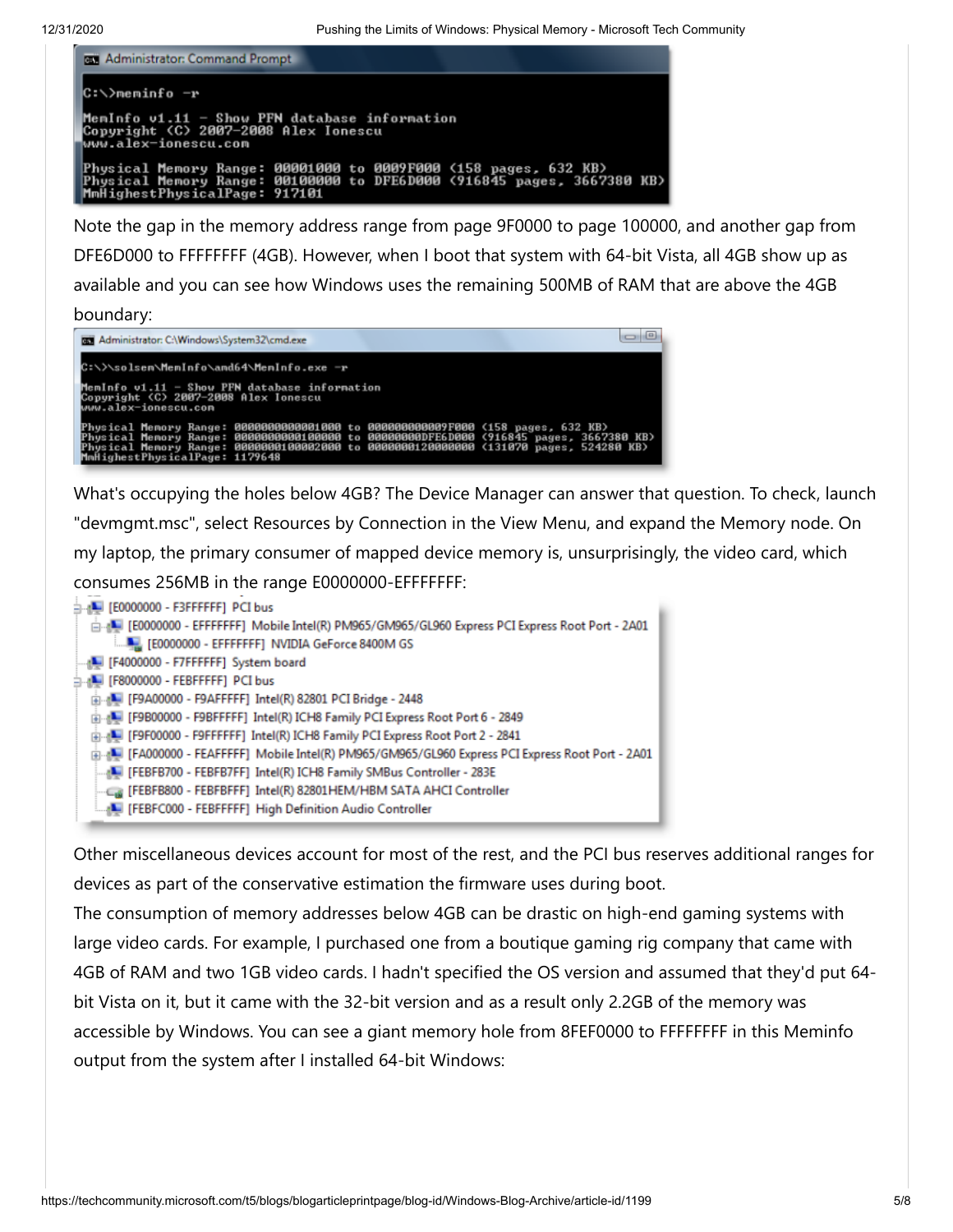12/31/2020 Pushing the Limits of Windows: Physical Memory - Microsoft Tech Community



Device Manager reveals that 512MB of the over 2GB hole is for the video cards (256MB each), and it looks like the firmware has reserved more for either dynamic mappings or because it was conservative in its estimate:

| [0000000090000000 - 000000009FFFFFFF] PCI Express standard Root Port<br>[0000000090000000 - 000000009FFFFFFF] NVIDIA GeForce GTX 280<br>[00000000A0000000 - 00000000AFFFFFFF] PCI Express standard Root port<br>[00000000BC000000 - 00000000C3FFFFFF] PCI standard PCI-to-PCI bridge<br>[00000000C6000000 - 00000000C9FFFFFF] PCI Express standard Root Port<br>[00000000CA000000 - 00000000CDFFFFFF] PCI Express standard Root Port<br>[00000000CFFF5000 - 00000000CFFF500F] NVIDIA nForce Networking Contraller #2<br>[00000000CFFF6000 - 00000000CFFF60FF] NVIDIA nForce   256MB Each<br>[00000000CFFF7000 - 00000000CFFF7FFF] NVIDIA nForce<br>[00000000CFFF8000 - 00000000CFFF800F] NVIDIA nForce Networking Controller<br>[00000000CFFF9000 - 00000000CFFF90FF] NVIDIA nForce Networking Controller<br>[00000000CFFFA000 - 00000000CFFFAFFF] NVIDIA nForce Networking Controller<br>[00000000CFFFB000 - 00000000CFFFBFFF] NVIDIA nForce Serial ATA Controller<br>[00000000CFFFC000 - 00000000CFFFCFFF] NVIDIA nForce Serial ATA Controller<br>[00000000CFFFD000 - 00000000CFFFDFFF] NVIDIA nForce Serial ATA Controller<br>[00000000CFFFE000 - 00000000CFFFE0FF] Standard Enhanced PCI to USB Host Controller<br>[00000000CFFFF000 - 00000000CFFFFFFF] Standard OpenHCD USB Host Controller<br>[00000000D0000000 - 00000000DFFFFFFF] System board<br>[00000000E0000000 - 00000000EFFFFFFF] Motherboard resources<br>[00000000FEC00000 - 00000000FEC00FFF] System board | [000000008FF00000 - 00000000CFFFFFFF] PCI bus      |  |  |  |  |  |
|------------------------------------------------------------------------------------------------------------------------------------------------------------------------------------------------------------------------------------------------------------------------------------------------------------------------------------------------------------------------------------------------------------------------------------------------------------------------------------------------------------------------------------------------------------------------------------------------------------------------------------------------------------------------------------------------------------------------------------------------------------------------------------------------------------------------------------------------------------------------------------------------------------------------------------------------------------------------------------------------------------------------------------------------------------------------------------------------------------------------------------------------------------------------------------------------------------------------------------------------------------------------------------------------------------------------------------------------------------------------------------------------------------------------------------------------------------------------------|----------------------------------------------------|--|--|--|--|--|
|                                                                                                                                                                                                                                                                                                                                                                                                                                                                                                                                                                                                                                                                                                                                                                                                                                                                                                                                                                                                                                                                                                                                                                                                                                                                                                                                                                                                                                                                              |                                                    |  |  |  |  |  |
|                                                                                                                                                                                                                                                                                                                                                                                                                                                                                                                                                                                                                                                                                                                                                                                                                                                                                                                                                                                                                                                                                                                                                                                                                                                                                                                                                                                                                                                                              |                                                    |  |  |  |  |  |
|                                                                                                                                                                                                                                                                                                                                                                                                                                                                                                                                                                                                                                                                                                                                                                                                                                                                                                                                                                                                                                                                                                                                                                                                                                                                                                                                                                                                                                                                              |                                                    |  |  |  |  |  |
|                                                                                                                                                                                                                                                                                                                                                                                                                                                                                                                                                                                                                                                                                                                                                                                                                                                                                                                                                                                                                                                                                                                                                                                                                                                                                                                                                                                                                                                                              |                                                    |  |  |  |  |  |
|                                                                                                                                                                                                                                                                                                                                                                                                                                                                                                                                                                                                                                                                                                                                                                                                                                                                                                                                                                                                                                                                                                                                                                                                                                                                                                                                                                                                                                                                              |                                                    |  |  |  |  |  |
|                                                                                                                                                                                                                                                                                                                                                                                                                                                                                                                                                                                                                                                                                                                                                                                                                                                                                                                                                                                                                                                                                                                                                                                                                                                                                                                                                                                                                                                                              |                                                    |  |  |  |  |  |
|                                                                                                                                                                                                                                                                                                                                                                                                                                                                                                                                                                                                                                                                                                                                                                                                                                                                                                                                                                                                                                                                                                                                                                                                                                                                                                                                                                                                                                                                              |                                                    |  |  |  |  |  |
|                                                                                                                                                                                                                                                                                                                                                                                                                                                                                                                                                                                                                                                                                                                                                                                                                                                                                                                                                                                                                                                                                                                                                                                                                                                                                                                                                                                                                                                                              |                                                    |  |  |  |  |  |
|                                                                                                                                                                                                                                                                                                                                                                                                                                                                                                                                                                                                                                                                                                                                                                                                                                                                                                                                                                                                                                                                                                                                                                                                                                                                                                                                                                                                                                                                              |                                                    |  |  |  |  |  |
|                                                                                                                                                                                                                                                                                                                                                                                                                                                                                                                                                                                                                                                                                                                                                                                                                                                                                                                                                                                                                                                                                                                                                                                                                                                                                                                                                                                                                                                                              |                                                    |  |  |  |  |  |
|                                                                                                                                                                                                                                                                                                                                                                                                                                                                                                                                                                                                                                                                                                                                                                                                                                                                                                                                                                                                                                                                                                                                                                                                                                                                                                                                                                                                                                                                              |                                                    |  |  |  |  |  |
|                                                                                                                                                                                                                                                                                                                                                                                                                                                                                                                                                                                                                                                                                                                                                                                                                                                                                                                                                                                                                                                                                                                                                                                                                                                                                                                                                                                                                                                                              |                                                    |  |  |  |  |  |
|                                                                                                                                                                                                                                                                                                                                                                                                                                                                                                                                                                                                                                                                                                                                                                                                                                                                                                                                                                                                                                                                                                                                                                                                                                                                                                                                                                                                                                                                              |                                                    |  |  |  |  |  |
|                                                                                                                                                                                                                                                                                                                                                                                                                                                                                                                                                                                                                                                                                                                                                                                                                                                                                                                                                                                                                                                                                                                                                                                                                                                                                                                                                                                                                                                                              |                                                    |  |  |  |  |  |
|                                                                                                                                                                                                                                                                                                                                                                                                                                                                                                                                                                                                                                                                                                                                                                                                                                                                                                                                                                                                                                                                                                                                                                                                                                                                                                                                                                                                                                                                              |                                                    |  |  |  |  |  |
|                                                                                                                                                                                                                                                                                                                                                                                                                                                                                                                                                                                                                                                                                                                                                                                                                                                                                                                                                                                                                                                                                                                                                                                                                                                                                                                                                                                                                                                                              |                                                    |  |  |  |  |  |
|                                                                                                                                                                                                                                                                                                                                                                                                                                                                                                                                                                                                                                                                                                                                                                                                                                                                                                                                                                                                                                                                                                                                                                                                                                                                                                                                                                                                                                                                              |                                                    |  |  |  |  |  |
|                                                                                                                                                                                                                                                                                                                                                                                                                                                                                                                                                                                                                                                                                                                                                                                                                                                                                                                                                                                                                                                                                                                                                                                                                                                                                                                                                                                                                                                                              |                                                    |  |  |  |  |  |
|                                                                                                                                                                                                                                                                                                                                                                                                                                                                                                                                                                                                                                                                                                                                                                                                                                                                                                                                                                                                                                                                                                                                                                                                                                                                                                                                                                                                                                                                              |                                                    |  |  |  |  |  |
|                                                                                                                                                                                                                                                                                                                                                                                                                                                                                                                                                                                                                                                                                                                                                                                                                                                                                                                                                                                                                                                                                                                                                                                                                                                                                                                                                                                                                                                                              |                                                    |  |  |  |  |  |
|                                                                                                                                                                                                                                                                                                                                                                                                                                                                                                                                                                                                                                                                                                                                                                                                                                                                                                                                                                                                                                                                                                                                                                                                                                                                                                                                                                                                                                                                              |                                                    |  |  |  |  |  |
|                                                                                                                                                                                                                                                                                                                                                                                                                                                                                                                                                                                                                                                                                                                                                                                                                                                                                                                                                                                                                                                                                                                                                                                                                                                                                                                                                                                                                                                                              | [00000000FEE00000 - 00000000FEE00FFF] System board |  |  |  |  |  |

Even systems with as little as 2GB can be prevented from having all their memory usable under 32-bit Windows because of chipsets that aggressively reserve memory regions for devices. Our shared family computer, which we purchased only a few months ago from a major OEM, reports that only 1.97GB of the 2GB installed is available:

Installed Physical Memory (RAM) 2.00 GB **Total Physical Memory** 1.97 GB

The physical address range from 7E700000 to FFFFFFFF is reserved by the PCI bus and devices, which leaves a theoretical maximum of 7E700000 bytes (1.976GB) of physical address space, but even some of that is reserved for device memory, which explains why Windows reports 1.97GB.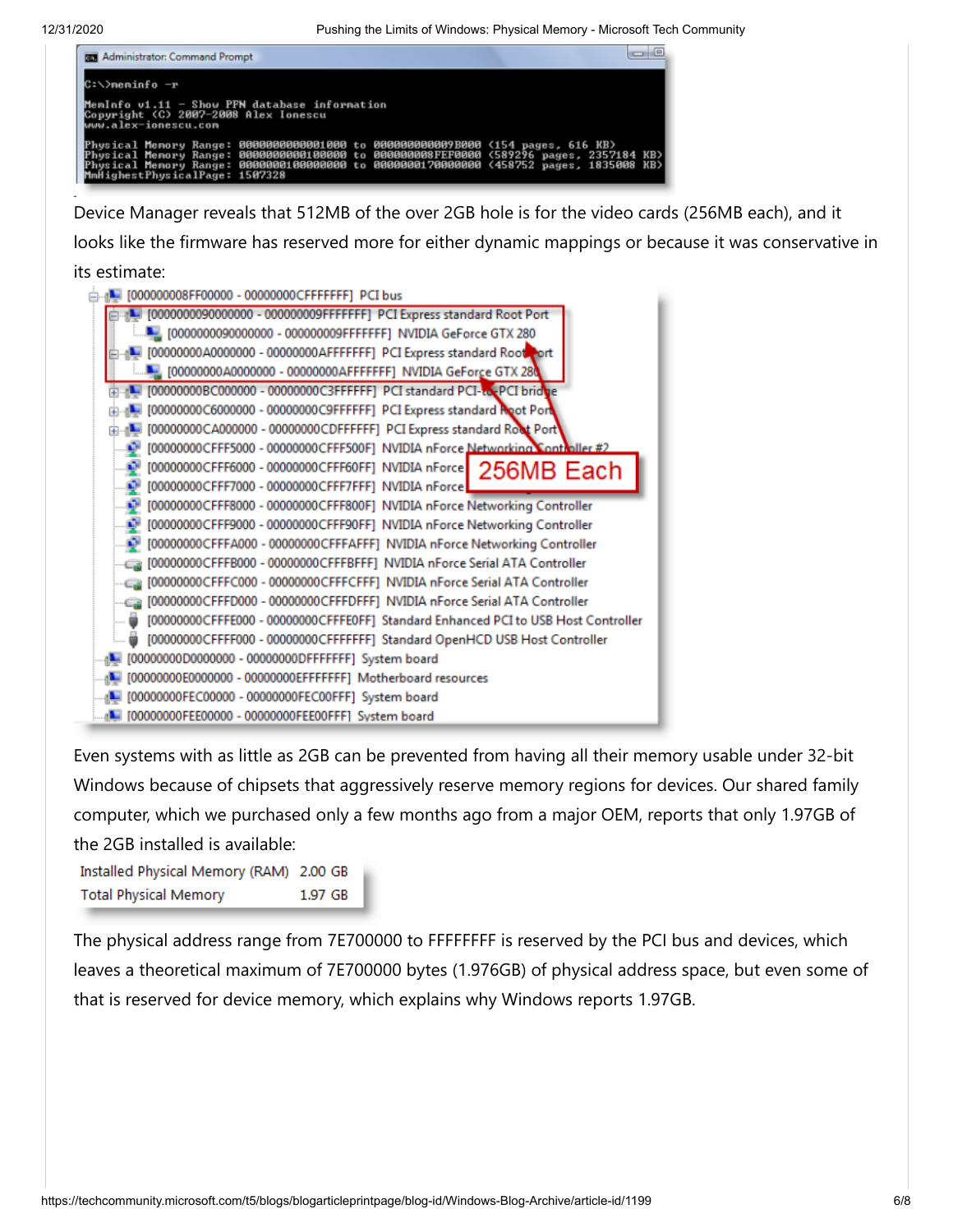and the company

| ⊟ <mark></mark> Memory                                        |
|---------------------------------------------------------------|
| [100000000 - 0009FFFF] System board                           |
| 面 [000A0000 - 000BFFFF] PCI bus                               |
| [1000C0000 - 000CFFFF] System board                           |
|                                                               |
| [1000E0000 - 000FFFFF] System board                           |
| [100100000 - 7E6FFFFF] System board                           |
| E [U] [7E700000 - DFFFFFFFF] PCI bus                          |
| [D0000000 - DFFFFFFF] Intel(R) G33/G31 Express Chipset Family |
| [E0000000 - EFFFFFFF] Motherboard resources                   |
| E-B-T [F0000000 - FFFFFFFFF] PCI bus                          |
|                                                               |

Because device vendors now have to submit both 32-bit and 64-bit drivers to Microsoft's Windows Hardware Quality Laboratories (WHQL) to obtain a driver signing certificate, the majority of device drivers today can probably handle physical addresses above the 4GB line. However, 32-bit Windows will continue to ignore memory above it because there is still some difficult to measure risk, and OEMs are (or at least should be) moving to 64-bit Windows where it's not an issue.

The bottom line is that you can fully utilize your system's memory (up the SKU's limit) with 64-bit Windows, regardless of the amount, and if you are purchasing a high end gaming system you should definitely ask the OEM to put 64-bit Windows on it at the factory.

## **Do You Have Enough Memory?**

Regardless of how much memory your system has, the question is, is it enough? Unfortunately, there's no hard and fast rule that allows you to know with certainty. There is a general guideline you can use that's based on monitoring the system's "available" memory over time, especially when you're running memory-intensive workloads. Windows defines available memory as physical memory that's not assigned to a process, the kernel, or device drivers. As its name implies, available memory is available for assignment to a process or the system if required. The Memory Manager of course tries to make the most of that memory by using it as a file cache (the standby list), as well as for zeroed memory (the zero page list), and Vista's Superfetch feature prefetches data and code into the standby list and prioritizes it to favor data and code likely to be used in the near future.

If available memory becomes scarce, that means that processes or the system are actively using physical memory, and if it remains close to zero over extended periods of time, you can probably benefit by adding more memory. There are a number of ways to track available memory. On Windows Vista, you can indirectly track available memory by watching the Physical Memory Usage History in Task Manager, looking for it to remain close to 100% over time. Here's a screenshot of Task Manager on my 8GB desktop system (hmm, I think I might have too much memory!):